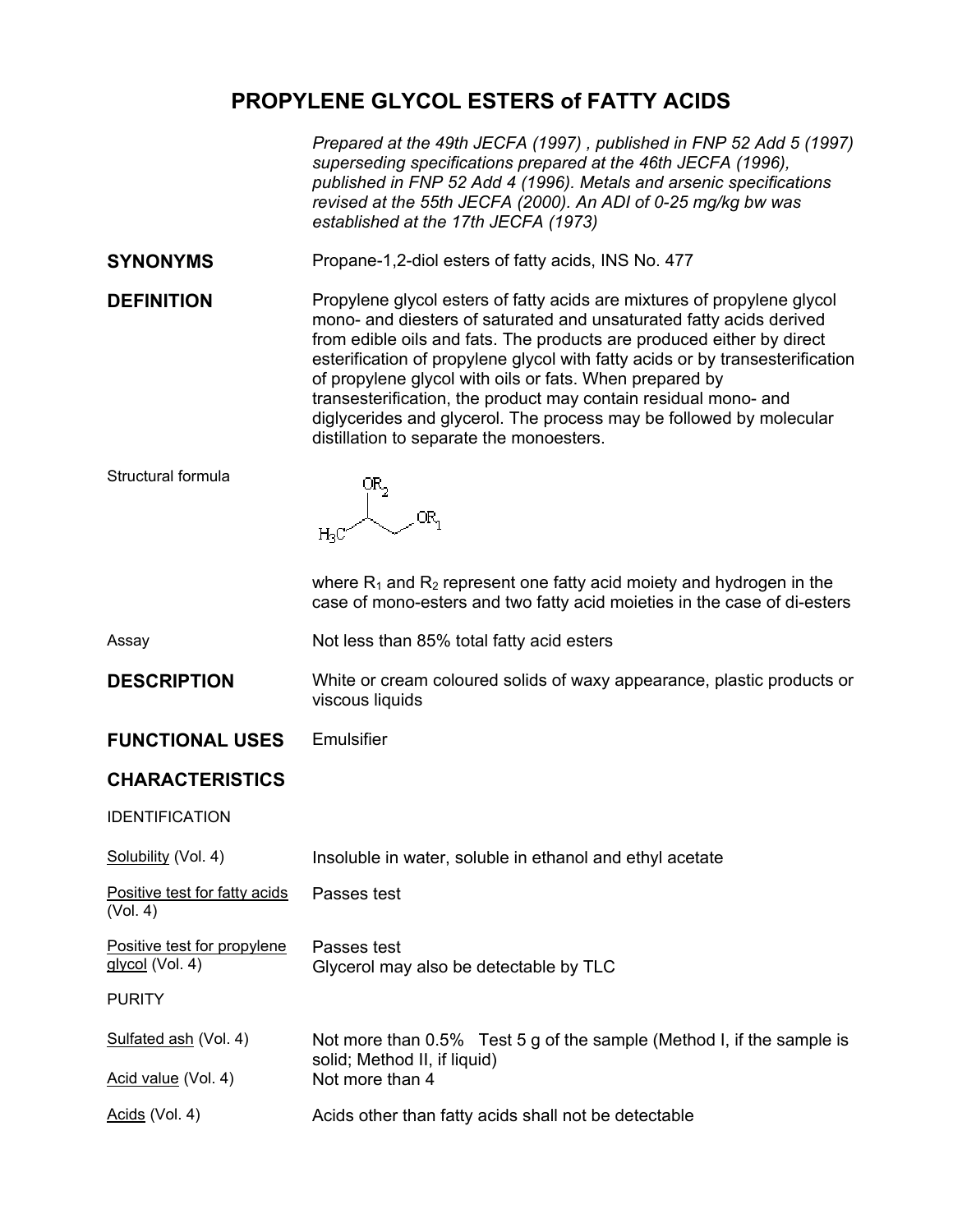| Dimer and trimer of<br>propylene glycol | Not more than $0.5\%$                                                                                                                                                                                                                                                          |
|-----------------------------------------|--------------------------------------------------------------------------------------------------------------------------------------------------------------------------------------------------------------------------------------------------------------------------------|
| Soap                                    | Not more than 7% (as potassium stearate)<br>See description under TESTS                                                                                                                                                                                                        |
| Free propylene glycol                   | Not more than 1.5% (soap free)<br>See description under TESTS                                                                                                                                                                                                                  |
| Total propylene glycol                  | Not less than 11% (soap free)<br>See description under TESTS                                                                                                                                                                                                                   |
| Lead (Vol. 4)                           | Not more than 2 mg/kg<br>Determine using an atomic absorption technique appropriate to the<br>specified level. The selection of sample size and method of sample<br>preparation may be based on the principles of the method described in<br>Volume 4, "Instrumental Methods." |
| <b>TESTS</b>                            |                                                                                                                                                                                                                                                                                |

#### PURITY TESTS

Soap Soap Prepare a solvent mixture consisting of equal parts, by volume, of toluene and methanol, add bromophenol blue TS, and neutralize with 0.5N hydrochloric acid, or use neutralized acetone as the solvent. Weigh accurately about 5 g of the sample, dissolve it in 100 ml of the neutralized solvent mixture, and titrate with 0.5N hydrochloric acid to a definite yellow endpoint. Calculate the percentage of soap in the sample by the formula:

$$
\frac{1}{\Lambda \times N \times \varepsilon}
$$

where V and N are the volume and normality, respectively, of the hydrochloric acid, W is the weight of the sample, in g, and e is the equivalence factor, e = 31.0.

Free propylene glycol Reagents and Solutions: Periodic Acid solution: Dissolve 5.4 g of periodic acid,  $H_5IO_6$  in 100 ml of water, add 1900 ml of glacial acetic acid, and mix. Store in a lightresistant, glass-stoppered bottle or in a clear, glass-stoppered bottle protected from light.

## Chloroform:

Use chloroform meeting the following test: To each of three 500-ml flasks add 50.0 ml of Periodic Acid Solution, then add 50 ml of chloroform and 10 ml of water to two of the flasks and 50 ml of water to the third. To each flask add 20 ml of potassium iodide TS, mix gently, and allow to stand at least 1 min, but no longer than 5 min, before titrating. Add 100 ml of water, and titrate with 0.1N sodium thiosulfate, using a magnetic stirrer to keep the solution thoroughly mixed, to the disappearance of the brown iodine colour, then add 2 ml of starch TS and continue the titration to the disappearance of the blue colour. The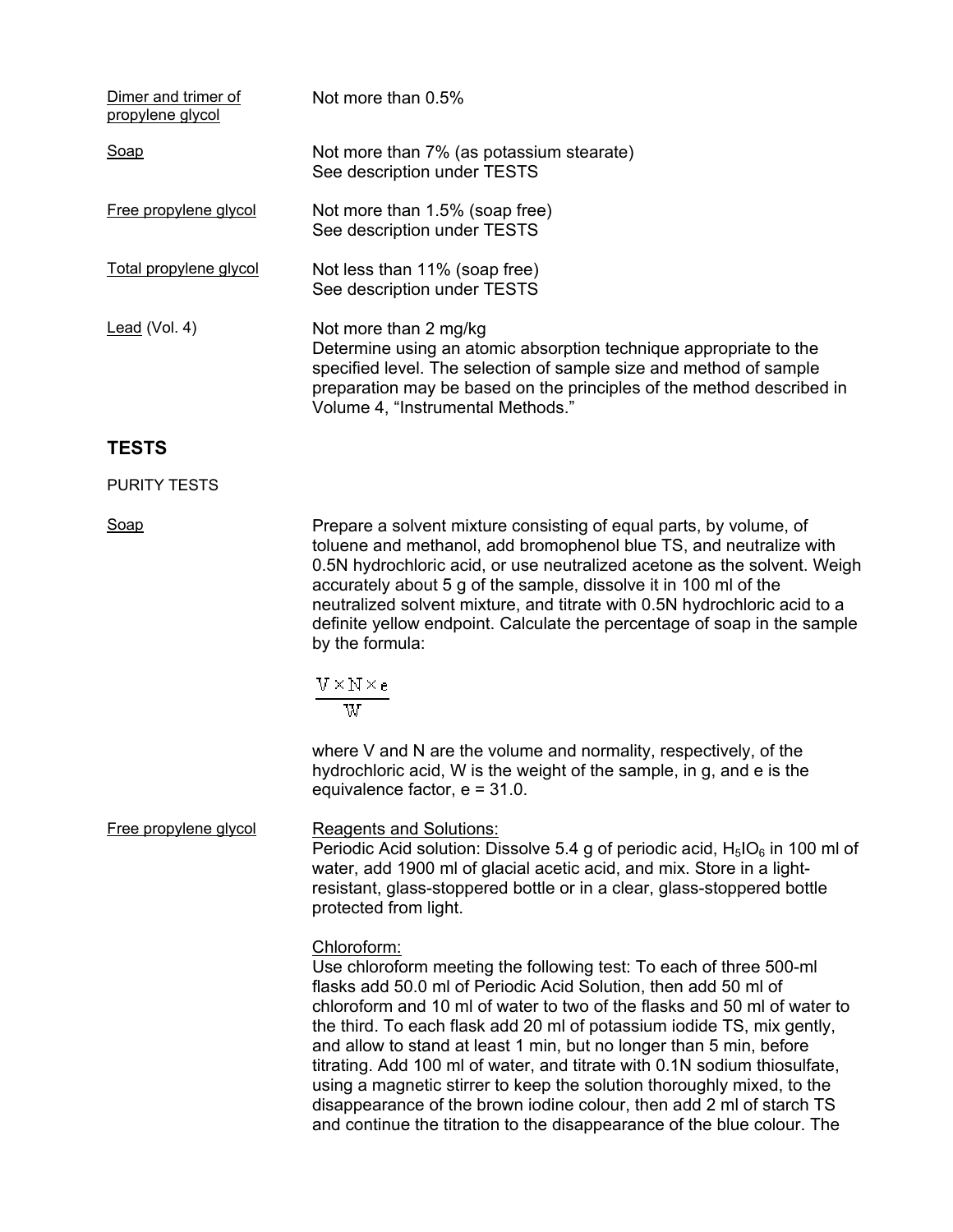difference between the volume of 0.1N sodium thiosulfate required in the titrations with and without the chloroform is not greater than 0.5 ml.

#### Procedure:

Melt the sample, if not liquid, at a temperature not higher than 100<sup>°</sup> above its melting point, and mix thoroughly. Transfer an accurately weighed portion of the sample, equivalent to about 30 mg of propylene glycol into a 100 ml beaker, and dissolve in 25 ml of chloroform. Transfer the solution with the aid of an additional 25 ml of chloroform, into a separator, wash the beaker with 25 ml of water, and add the washing to the separator. Stopper the separator tightly, shake vigorously for 30 to 60 sec, and allow the layers to separate. (Add 1 to 2 ml of glacial acetic acid to break emulsions formed due to the presence of soap.) Collect the aqueous layer in a 500-ml glass-stoppered Erlenmeyer flask, and extract the chloroform solution again using two 25-ml portions of water. To the combined aqueous extracts add 50.0 ml of Periodic Acid Solution. Run two blanks by adding 50.0 ml of this reagent solution to two 500 ml glass-stoppered Erlenmeyer flasks, each containing 75 ml of water and allow to stand for at least 30 min, but no longer than 90 min. To each flask, add 20 ml of potassium iodide TS, and allow to stand at least 1 min, but no longer than 5 min, before titrating. Add 100 ml of water, and titrate with 0.1N sodium thiosulfate, using a magnetic stirrer to keep the solution thoroughly mixed, to the disappearance of the brown iodine colour, then add 2 ml of starch TS and continue the titration to the disappearance of the blue colour.

## Calculation:

Calculate the percentage of free propylene glycol by the formula:

$$
\frac{(b-S) \times N \times 3.81}{W}
$$

where "b" is the number of ml of sodium thiosulfate consumed in the blank determination; "S" is the number of ml required in the titration of the aqueous extracts from the sample; "N" is the exact normality of the sodium thiosulfate; "W" is the weight, in g, of the original sample taken and 3.81 is the molecular weight of propylene glycol divided by 20.

## Note:

If the aqueous extract contains more than 30 mg of propylene glycol, dilute the extract in a volumetric flask and transfer a suitable aliquot into a 500 ml glass-stoppered Erlenmeyer flask before proceeding with the test. The weight of the sample should be corrected in the calculation.

Total propylene glycol and glycerol

## Sample preparation

Transfer about 15 g of sample, accurately weighed, into a 500-ml flask, add 250 ml of ethanol and 7.5 g of potassium hydroxide and mix. Reflux the solution for 2 h, transfer into an 800-ml beaker rinsing the flask with about 100 ml of water and adding the rinse water to the beaker. Heat on a steam or water bath, adding water occasionally to replace the ethanol and evaporate until the odour of ethanol can no longer be detected.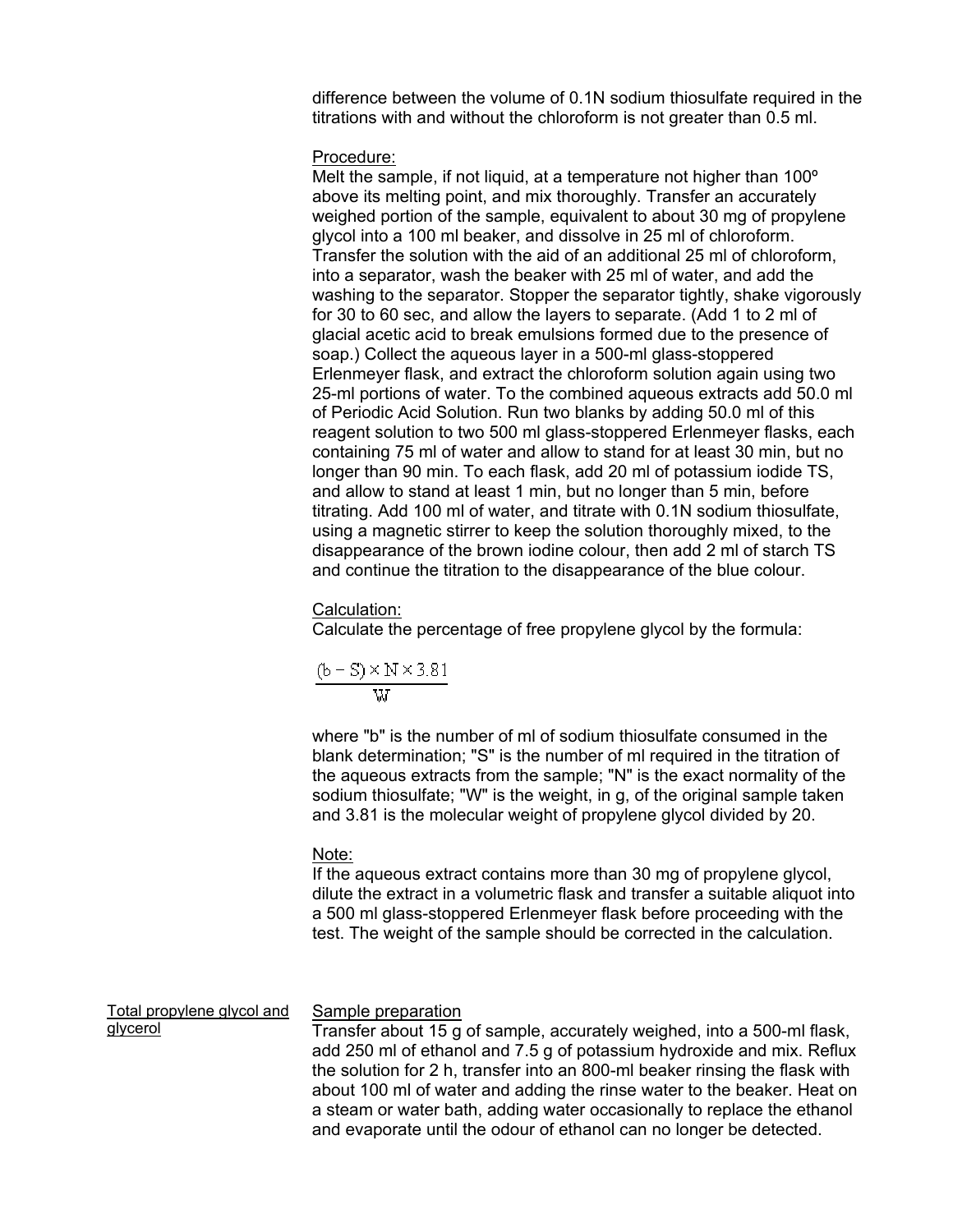Adjust the volume to about 250 ml with hot water, neutralize with diluted sulfuric acid (1 in 2), add a slight excess of acid, heat with gentle stirring until the fatty acid layer separates. Transfer the fatty acids into a warm 500-ml separatory funnel, wash with four 20-ml portions of hot water and combine the washings with the original aqueous layer from the saponification. Extract the combined aqueous layer with three 20 ml portions of petroleum ether. Neutralize the aqueous layer with sodium hydroxide TS to pH 7. Transfer the solution to a 500-ml volumetric flask and dilute to the mark with water.

## Determination of apparent propylene glycol

Pipette 5.0 ml of the solution into a 125 ml Erlenmeyer flask, add 5.0 ml of 1M periodic acid, swirl and let stand 15 min. Add 10 ml of a saturated solution of sodium bicarbonate, followed by 15.0 ml of 0.1N sodium arsenite and 1 ml of potassium iodide solution (1 in 20) and mix. Add enough sodium bicarbonate so that at the end point some remains undissolved, and titrate with 0.1N iodine, using a 10-ml microburette and continuing the titration to a faint yellow colour. Perform a blank determination and make the appropriate corrections. Each ml of 0.1N iodine is equivalent to 3.805 mg of propylene glycol.

Calculate the apparent propylene glycol content (g /100 g of esters) from the formula:

 $38.05 \times$  ml 0.1N iodine solution

sample weight  $(g)$ 

If the qualitative test for glycerol included under Identification Test (Positive test for propylene glycol) showed the product to contain glycerol, it becomes necessary to correct for the glycerol content of the polyol solution obtained after saponification and separation of liberated fatty acids.

## Determination of glycerol content

Pipette 50 ml of the solution prepared in "A. Sample preparation" into a 600-ml beaker, add bromothymol blue TS and acidify with 0.2N sulfuric acid to a definite greenish-yellow colour. Neutralize with 0.05N sodium hydroxide to a definite blue end point free of green colour. Prepare a blank containing 50 ml of water and neutralize in the same manner. Pipette 50 ml of sodium periodate TS into each beaker, mix by swirling, cover with a watch glass and allow to stand for 30 min at room temperature (not above  $35^{\circ}$ ) in the dark or in subdued light. Add 10 ml of a mixture of equal volumes of ethylene glycol and water and allow to stand 20 min. Dilute each solution to about 300 ml and titrate with 0.1N sodium hydroxide to pH 8.1±0.1 using a calibrated pH meter. Each ml of 0.1N sodium hydroxide, after correction for the blank, is equivalent to 9.210 mg of glycerol.

Calculate the glycerol content (g/100 g of esters) from the formula:

## $9.210 \times ml$  0.1N NaOH

sample weight  $(g)$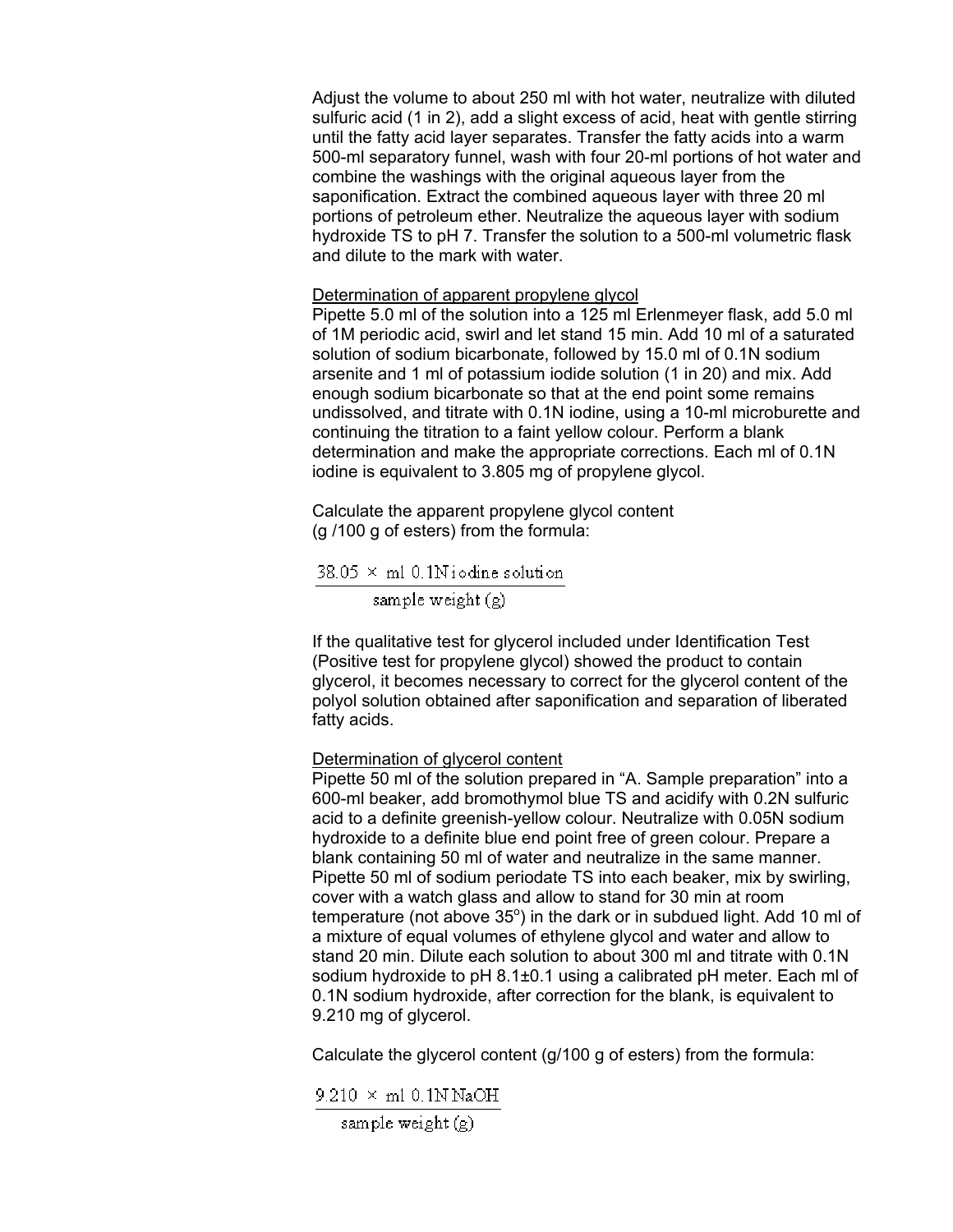The true propylene glycol content (in g/100 g of esters) is equal to the apparent propylene glycol content (in g/100 g of esters) minus 1.65 x the glycerol content (in g/100 g of esters).

**METHOD OF**  Determine by gas chromatography using the following: Gas chromatograph, with split injection or on-column injection, oven temperature programming and flame ionisation detector. For split injection an injection port with programmable temperature is preferable. For on-column injection, the reaction mixture is diluted 1:50 with pyridine prior to injection.

#### Column:

**ASSAY** 

Fused silica capillary column, surface fully deactivated by silylation agent, 12-25 m, 0.25-0.35 mm i.d., coating 95% methyl- 5% phenyl silicone (or other phase with similar polarity), film thickness 0.1-0.2  $\mu$ m.

#### Injection:

Volume 1-5µl: split injection (Split ratio 1:10-1:50); direct injection (hold for 1 min)

#### Temperatures:

Injection port 320º (or 60º for on-column injection); column initial 50º (or 60º for on-column injection); programme rate 10º/ min; final temperature 350º, hold 1 min; detector 400º; carrier gas flow 2-5 ml He/ min (at 80º) N.B. The precise temperature conditions will be dependent on the details of the equipment used.

## Reagents:

N,N - bis(trimethylsilyl)fluoroacetamide (BSTFA) Trimethylchlorosilane (TMCS) Pyridine, analytical grade, kept over KOH n-Heptadecane, analytical grade, 99% minimum

#### Reference materials:

Propylene glycol, propylene glycol monostearate. Internal standard solution: Accurately weigh approximately 100 mg internal standard, n-heptadecane into a 100-ml volumetric flask, dilute with pyridine to the mark.

#### Reference solution:

Accurately weigh approximately 100 mg propylene glycol monostearate into a 25-ml volumetric flask adding internal standard solution to the mark. When pure reference material of other components such as propylene glycol and di-fatty acid esters of propylene glycol are available, the method is suitable for these also.

#### Procedure:

Accurately weigh approximately 100 mg of the homogenised sample into a 25-ml volumetric flask and dilute to volume with the internal standard solution. Transfer 0.8 ml of the sample solution to a 2.5-ml screw cap vial with Teflon faced septa or 2.0-ml vial for auto sampler. Add 0.3 ml BSTFA and 0.1 ml TMCS. Close the vial and shake vigorously. Heat the